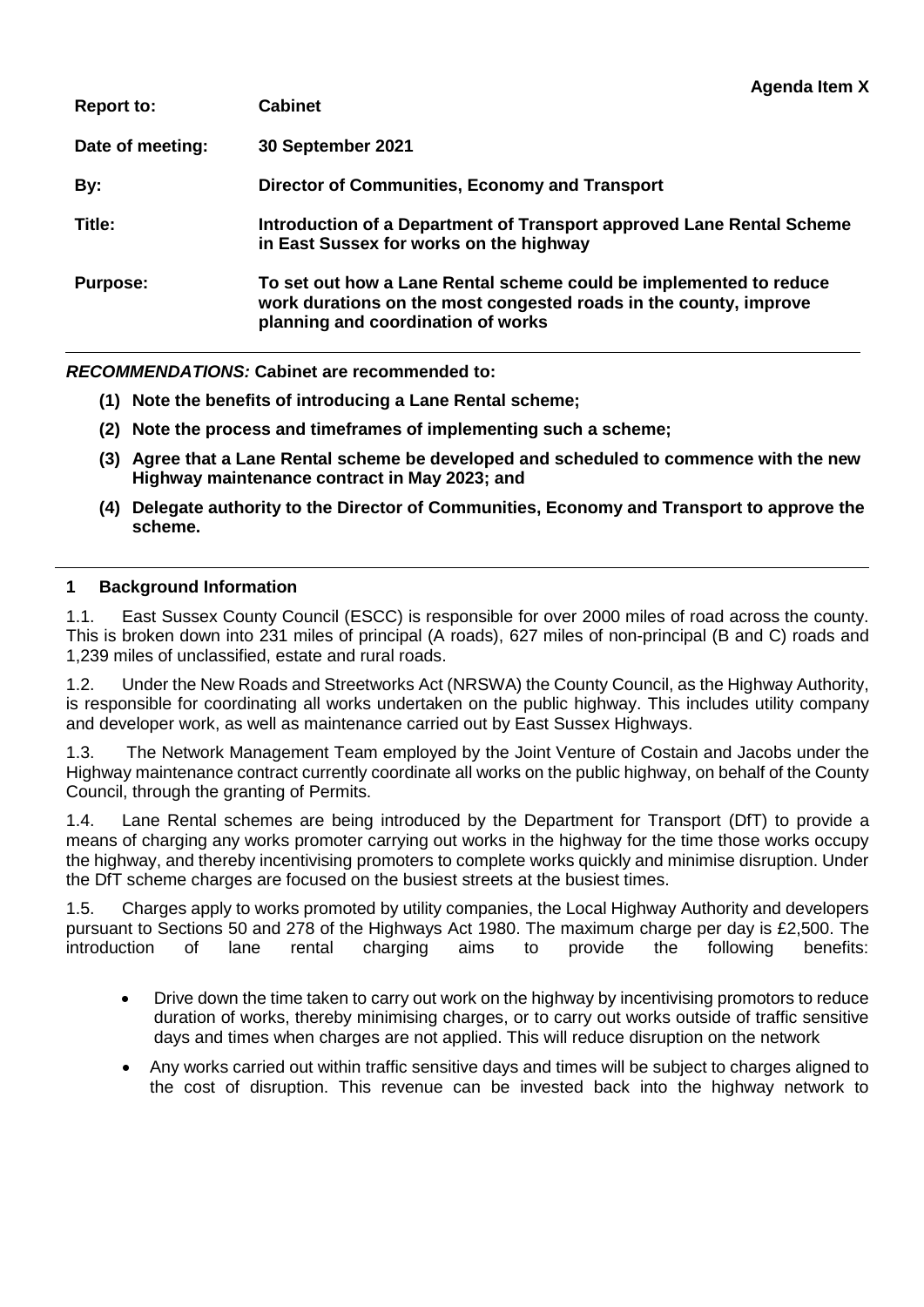compensate for the disruption caused by the works such as projects to reduce disruption e.g., ducting for easy access without disruption.

 Encourage promotors to complete works to the required standard first time, and with permanent reinstatements, reducing the need to return to the site to carry out remedial works

### **2 Supporting Information**

2.1 East Sussex Highways operates a Permit scheme on behalf of the County Council which effectively coordinates all works on the network to ensure minimum disruption. The charges applied for Permits and Inspections are universal across the network regardless of the impact on the most sensitive parts of our network. Lane charging adds a further incentive to works organisers to minimise their time on the busiest parts of the network or work at less sensitive times. The NRSWA provides the legal basis for lane rental charges to be applied to street works.

2.2 In addition to the current Permit scheme, a lane rental scheme would provide the financial incentive to works promotors to not only reduce the number of days they take to complete works, it promotes better working practices, improved scheduling, enhanced working techniques, greater use of technology and provides environmental benefits including supporting the Council's carbon reduction targets by reducing congestion.

### *Other Local Authorities operating a Lane Rental Scheme*

2.3 Transport for London (TfL) and Kent County Council (KCC) have been operating lane rental schemes successfully on parts of their road network since 2012 and 2013 as part of a DfT trial.

2.4 West Sussex County Council (WSCC) and Surrey County Council (SCC) are similarly going through the process of implementing a lane rental scheme. The WSCC Highway Network and Traffic Manager chairs the National Lane Rental Forum, made up of local authority and utility representatives who offer support, guidance and good practice to other local authorities exploring the lane rental scheme. ESCC Officers are liaising with WSCC to learn from their experience.

2.5 The maximum charge under a Lane Rental Scheme is £2,500 per day for each set of works, but Local Authorities can introduce their own proposals to include discounts. For example, Surrey County Council have the following standard lane rental charges

|                    | Traffic control |              |
|--------------------|-----------------|--------------|
| Specified location | Road closure    | Lane closure |
| All                | £2,500          | £1,500       |

"These can be reduced or waived in particular cases such as; collaborating with other works promotors, works that deliver significant infrastructure improvements, works that minimise the impact of future works or extend the longevity of an asset". Examples of other local authority charging proposals can be found at appendix 1.

2.6 Providing exemptions and reducing associated rental charges to encourage less disruptive working practices will also help to demonstrate to utility companies, and to residents, that lane rental costs are targeted and avoidable and are not simply being employed as a money-raising tool.

#### *Setting up the lane rental scheme*

2.7 The power for Local Authorities to implement lane rental schemes in England is subject to the approval of the Secretary of State. The DfT released Lane Rental Schemes: Guidance for English Local Highway Authorities in 2018 and this sets out what is required of a Local Authority wishing to apply to operate a lane rental scheme.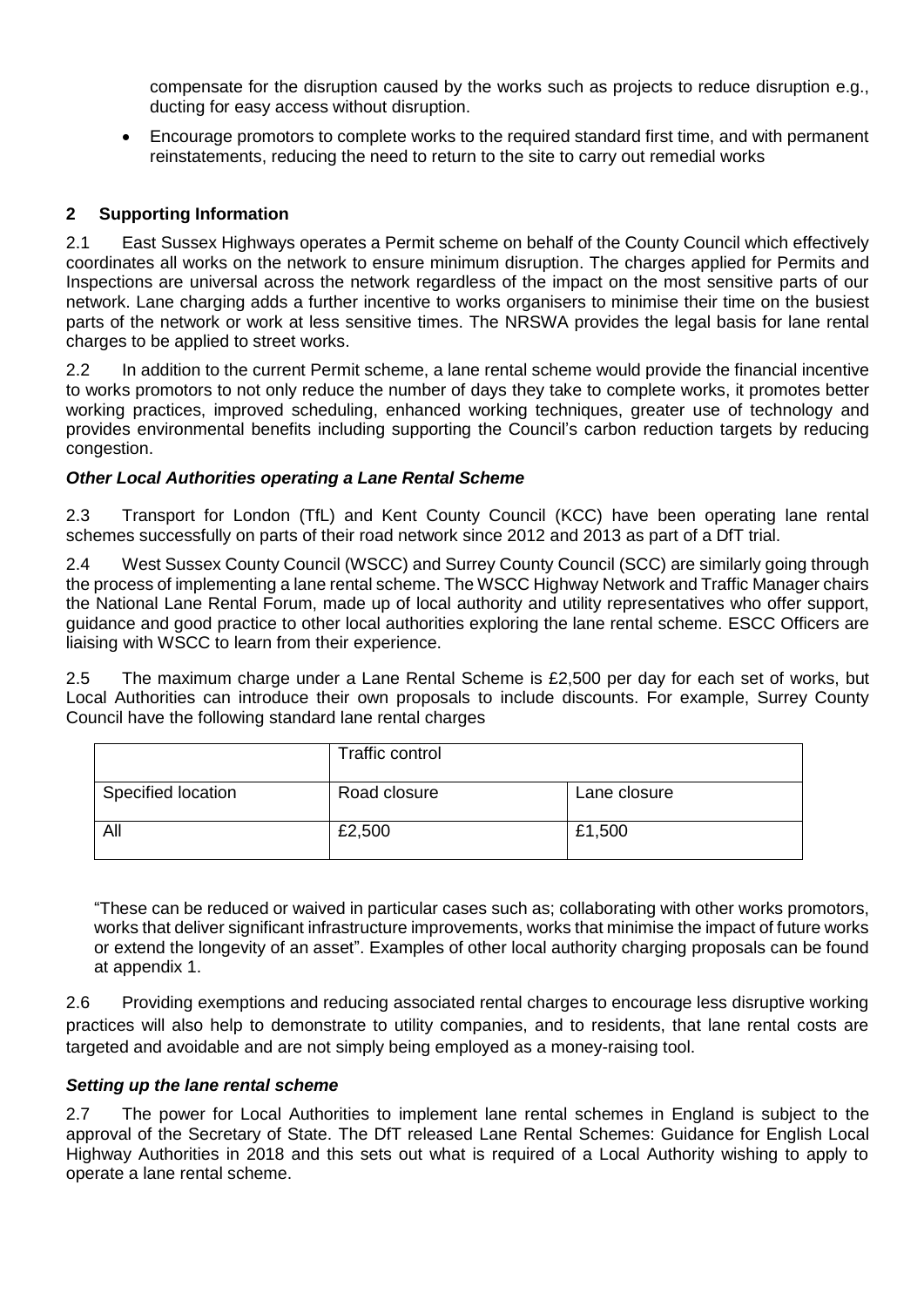2.8 Approval will be granted on condition that a Permit Scheme is in operation and is seen as 'best in class', whereby; Permit fees are proportionate, discounts are offered for joint working, full compliance with regulations and guidance can be shown, and the scheme fully supports the delivery of national infrastructure projects.

- 2.9 The application for a lane rental scheme must demonstrate that:
	- The scheme is applied to the Authority's own highway maintenance works
	- Charges are used to provide incentives to work outside of peak times
	- Charges are waived for joint working between utility companies and highway authorities
	- Caps are put in place for major works to replace apparatus
	- The scheme is applied consistently across works promotors
	- Lessons are learnt from other lane rental schemes in operation
	- An evidence-based approach has been used to identify the critical parts of the network where costs from disruption from works are the greatest and no more than 5% of the authority's network
- 2.10 Implementation of the lane rental scheme must include a process whereby:
	- Promoters are notified (12 weeks ahead) of the planned implementation date
	- The scheme is trialled for a period of time before 'going live'
	- The scheme is reviewed annually to ensure the benefits are being realised

2.11 It is expected that implementation of a lane rental scheme will take 16 - 18 months to complete.

2.12 In exploring how to deliver this scheme, Highways and Transport Consultancy Swift Argent have provided a proposal to develop ESCC's lane rental scheme. Swift Argent have assisted a number of local authorities to develop and implement these schemes and are assisting WSCC with their lane rental scheme. If Cabinet approve the introduction of a lane rental scheme, the consultant would develop a detailed proposal to be submitted to the Secretary of State (SoS), including a full cost benefit analysis along with the proposed charging regime, a detailed evaluation plan and a full formal stakeholder consultation.

2.13 Following successful internal and Secretary of State approval of the proposal, the consultant would support the implementation of the scheme, including business processes and staff development. A proposed list of key tasks and milestones are described in Appendix 2.

## **3 Financial Considerations**

3.1 If approved, a lane rental scheme would apply to a maximum of 5% of the county's road network, i.e., the most traffic sensitive roads, under separate lane rental charges.

3.2 The current Permit scheme would remain in place for all other roads where the current Permit charges would remain.

3.3 The income derived from a lane rental scheme will depend on the scale and nature of scheme introduced, but as a minimum will be expected to cover its cost.

3.4 The DfT stipulates that any surplus revenues from a lane rental scheme can be used for highway improvement projects intended to reduce disruption on the road network or other adverse effects arising as a result of street works. This can be for either capital or revenue projects. Examples of where any surplus revenue could be spent include;

- Investment in innovation and developing new products or disruption-saving techniques and controls. Trials of new techniques and products, installing "pipe subways" or ducting
- Improving the quality or accessibility of records about the location of underground pipes
- Measures to help abate noise, pollution or safety hazards arising as a result of works, repairing potholes caused by utility works; and / or implementing extraordinary measures to mitigate congestion caused by works, especially major works projects.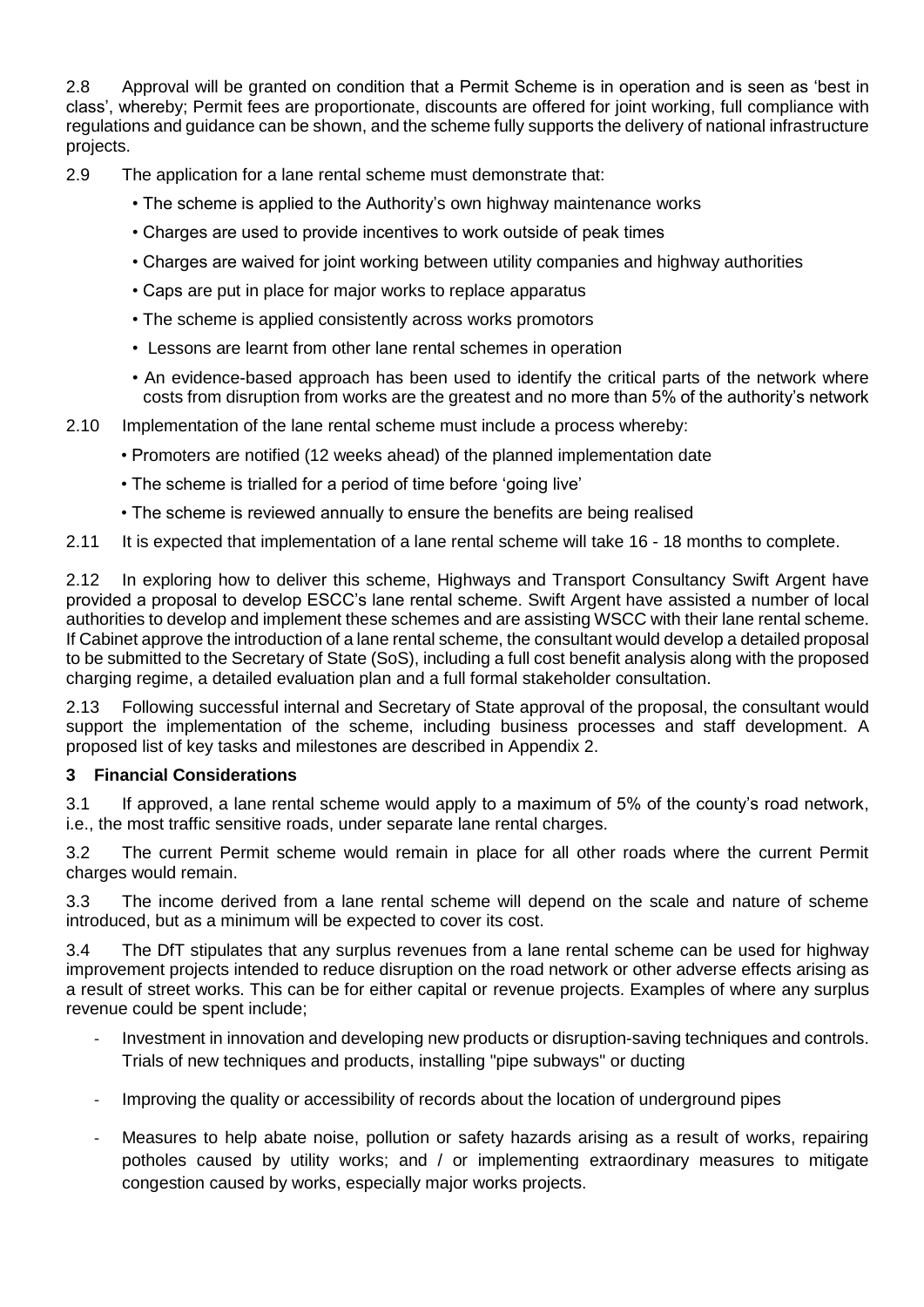3.5 In Kent for example any monies left over after the costs of administering the scheme are taken out can be bid for by works promoters and those developing innovative technology, reducing disruption or working towards the betterment of the Street Works industry as an 'innovation fund'. This can be used to support 'dig once' works or moving utility equipment out of the main roads when carrying out road improvement schemes as an example.

3.6 The precise level of income from a lane rental scheme is difficult to estimate at this stage because much will depend on the scale of lane rental scheme introduced and the resultant behaviour of utility companies and their contractors. The intention of lane rental charges is to encourage utility companies, and highway authorities, to work quickly and/or to avoid working during traffic sensitive times.

3.7 Experience from KCC, TfL and SCC and based on the network in East Sussex suggests that income in the range of £2million to £4million might be expected. To ensure transparency, accounts of the revenues generated and how they have been spent would be published. This will be considered during the preparation, implementation and on-going monitoring of the scheme.

3.8 The cost of implementing a lane rental scheme including consultant costs and officer time will be met from current budgets. Swift Argent have quoted £69,000 to cover the activities set out in Appendix 2.

## **4.0 Risks**

4.1 There is a risk that surplus income might be minimal if the introduction of lane rental charges has the desired effect and utility companies opt to work outside traffic sensitive times and therefore avoid lane rental charges. Similarly, the level of income from lane rental charges will depend on how quickly utility companies complete their works during chargeable times on traffic sensitive road.

4.2 Lane rental charges would equally apply to East Sussex Highways, adding to the cost of maintenance works although this would be offset by benefits set out in paragraph 3.4 above and it should be noted that most major works are already undertaken outside peak times or at night attracting a cost premium.

### **5 Conclusion and Reasons for Recommendations**

5.1 Cabinet is recommended to note the benefits of introducing a lane rental scheme in East Sussex, as well as the process and timescales set out above and are asked to approve a recommendation to implement a lane rental scheme.

5.2 Subject to Cabinet and DfT approval, it is recommended that the introduction of a lane rental scheme in East Sussex coincides with the start of the new highways maintenance contract in May 2023 and to be administered by the new highway maintenance contractors network management team.

RUPERT CLUBB Director of Communities, Economy and Transport

Contact Officer: Dale Poore Tel. No. 01273 335506 Email: dale.poore@eastsussex.gov.uk

LOCAL MEMBERS

All Members

BACKGROUND DOCUMENTS

[Lane Rental Schemes: Guidance for English Local Highway Authorities](https://assets.publishing.service.gov.uk/government/uploads/system/uploads/attachment_data/file/819199/lane-rental-bidding-guidance.pdf)

Transport For [London Lane Rental Scheme](https://tfl.gov.uk/info-for/urban-planning-and-construction/our-land-and-infrastructure/lane-rental-scheme#on-this-page-0)

[Kent County Council Lane Rental Scheme](https://www.kent.gov.uk/roads-and-travel/highway-permits-and-licences/kent-lane-rental-scheme) 

[Surrey County Council Lane Rental Scheme](https://www.surreysays.co.uk/environment-and-infrastructure/f7776765/supporting_documents/Surrey_Lane_Rental_Scheme_Consultation_Overview__CBA_B2.pdf)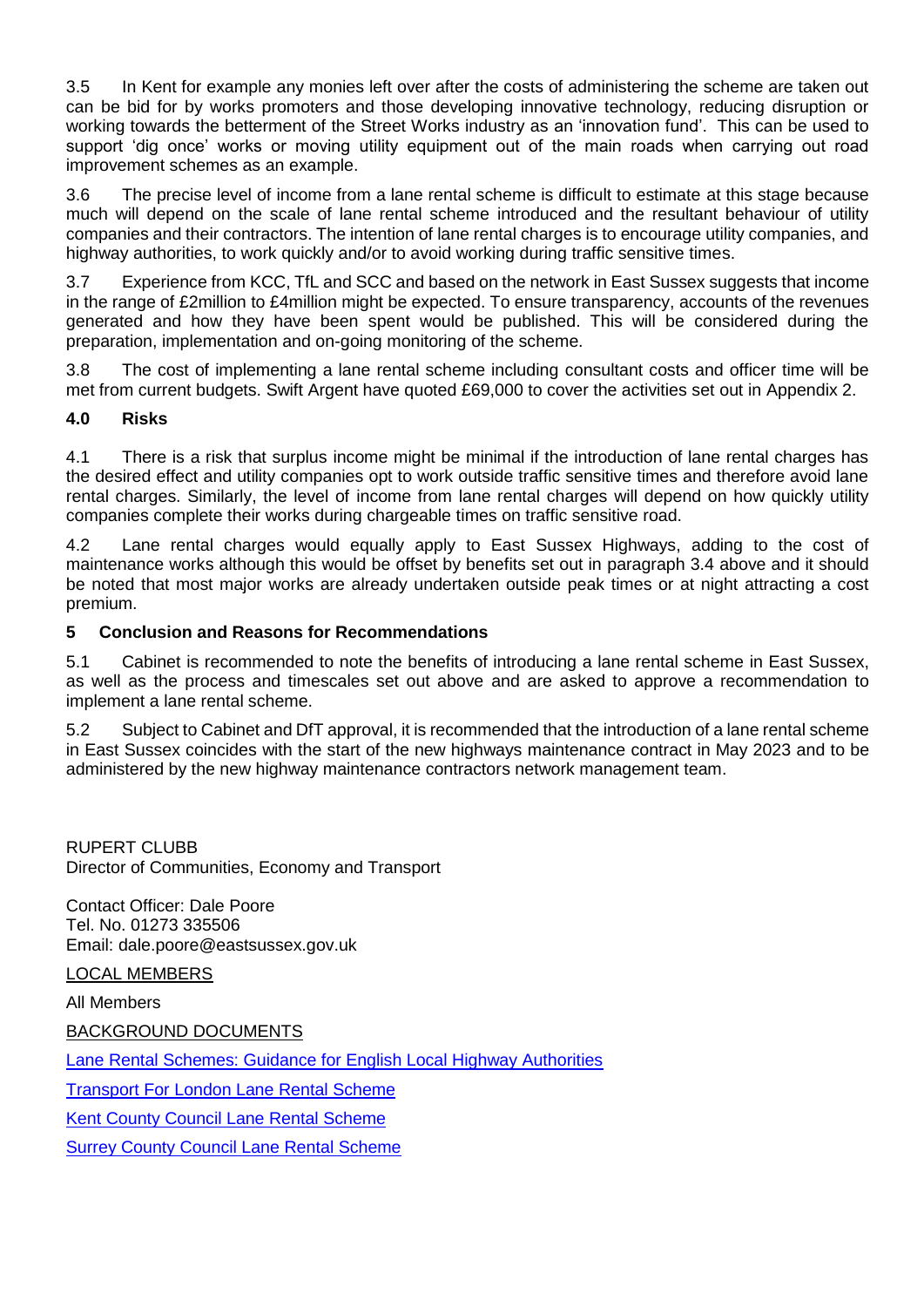## **Appendix 1 – Other Local Authority Charging proposals**

- West Sussex County Council proposed charges as per consultation in December 2020. Feedback from utility companies, however, has been that they would prefer a simpler charging system so it is likely that the standard £2.500 a day will be charged with discounts applied case by case.

# West Sussex Lane Rental Scheme Proposed Charges Policy and Table - December 2020 **LANE RENTAL CORE 5% CHARGE AND DISCOUNT (LRC&D 5%) TABLE**

| Identified Lane Rental Charge Streets (Bands)                       | Lane Rental<br><b>Charge Discount</b> | <b>Full Day</b><br>Charge | $\frac{1}{2}$ Day<br>Charge |
|---------------------------------------------------------------------|---------------------------------------|---------------------------|-----------------------------|
| Band 1 (Single Carriageway)                                         | 0%                                    | £2,500                    | £1,250                      |
| Band 2 (All Carriageway Remedial Works)                             | 0%                                    | £2,500                    | £1,250                      |
| Band 3 (Single Lane Occupancy of Multi Lane or<br>Dual Carriageway) | 20%                                   | £2,000                    | £1,000                      |
| Band 4 (Cycle Track)                                                | 40%                                   | £1,500                    | £750                        |
| Band 5 (Footway)                                                    | 70%                                   | £750                      | £500                        |

# LANE RENTAL ADDITIONAL SPECIAL MEASURES STREETS CHARGE AND **DISCOUNT (LRC&D SM) TABLE**

| Identified Lane Rental Charge Streets (Bands)                       | <b>Lane Rental</b><br><b>Charge Discount</b> | <b>Full Day</b><br>Charge | 1/ <sub>2</sub> Day<br>Charge |
|---------------------------------------------------------------------|----------------------------------------------|---------------------------|-------------------------------|
| Band 1 (Single Carriageway)                                         | 0%                                           | £1,250                    | £625                          |
| Band 2 (All Carriageway Remedial Works)                             | 0%                                           | £1,250                    | £625                          |
| Band 3 (Single Lane Occupancy of Multi Lane or<br>Dual Carriageway) | 20%                                          | £1,000                    | £500                          |
| Band 4 (Cycle Track)                                                | 40%                                          | £750                      | £375                          |
| Band 5 (Footway)                                                    | 70%                                          | £375                      | £250                          |

- Kent County Council charges dependent on the banding of the road (KLR = Kent Lane Rental):

<sup>-</sup>

| <b>Band</b> | Road closure | Lane closure charge |
|-------------|--------------|---------------------|
| KLR1        | £2,000       | £800                |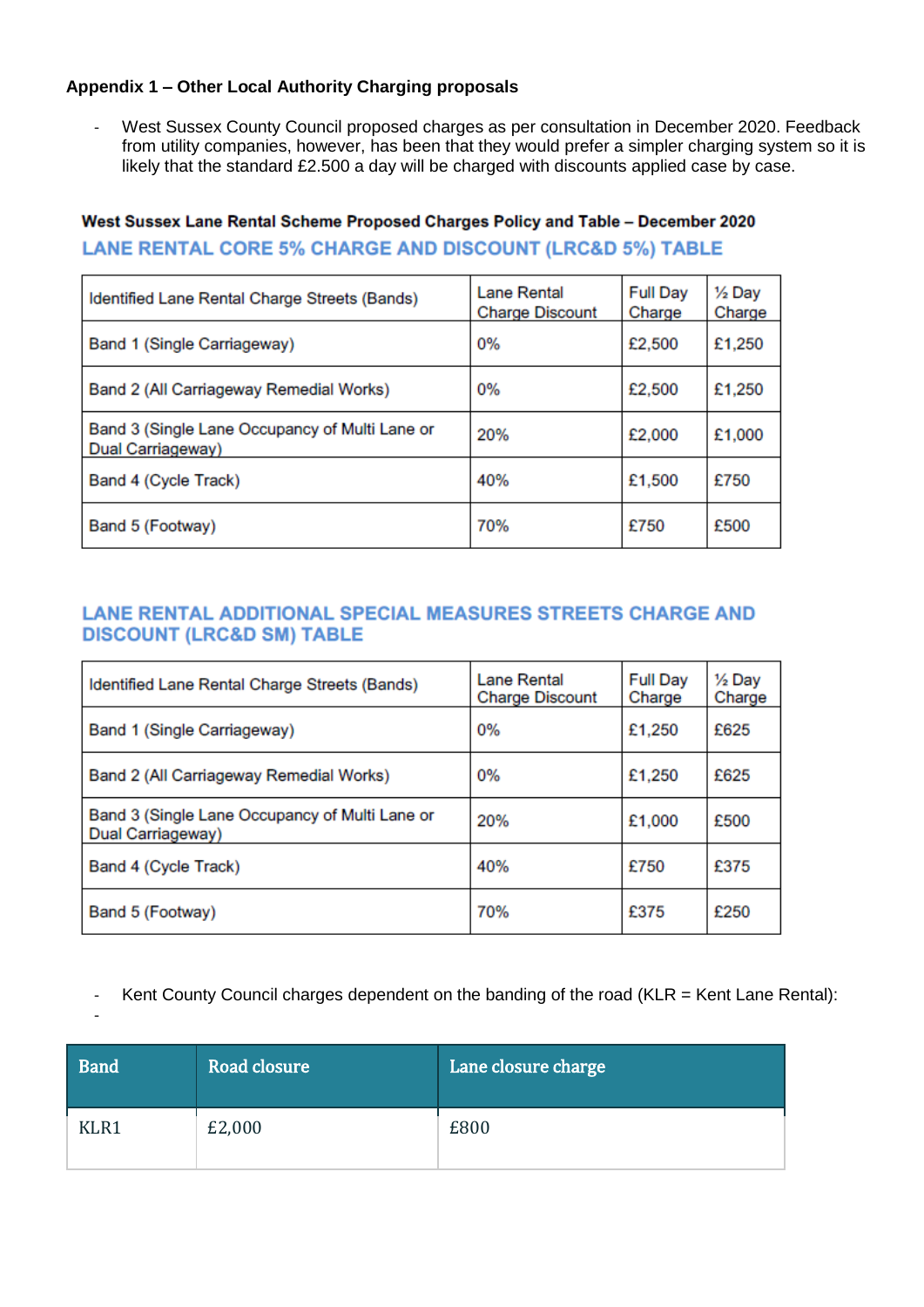| <b>Band</b>      | <b>Road closure</b> | Lane closure charge |
|------------------|---------------------|---------------------|
| KLR <sub>2</sub> | £2,000              | £400                |
| KLR3             | £1,600              | £600                |
| KLR4             | £1,600              | £300                |

-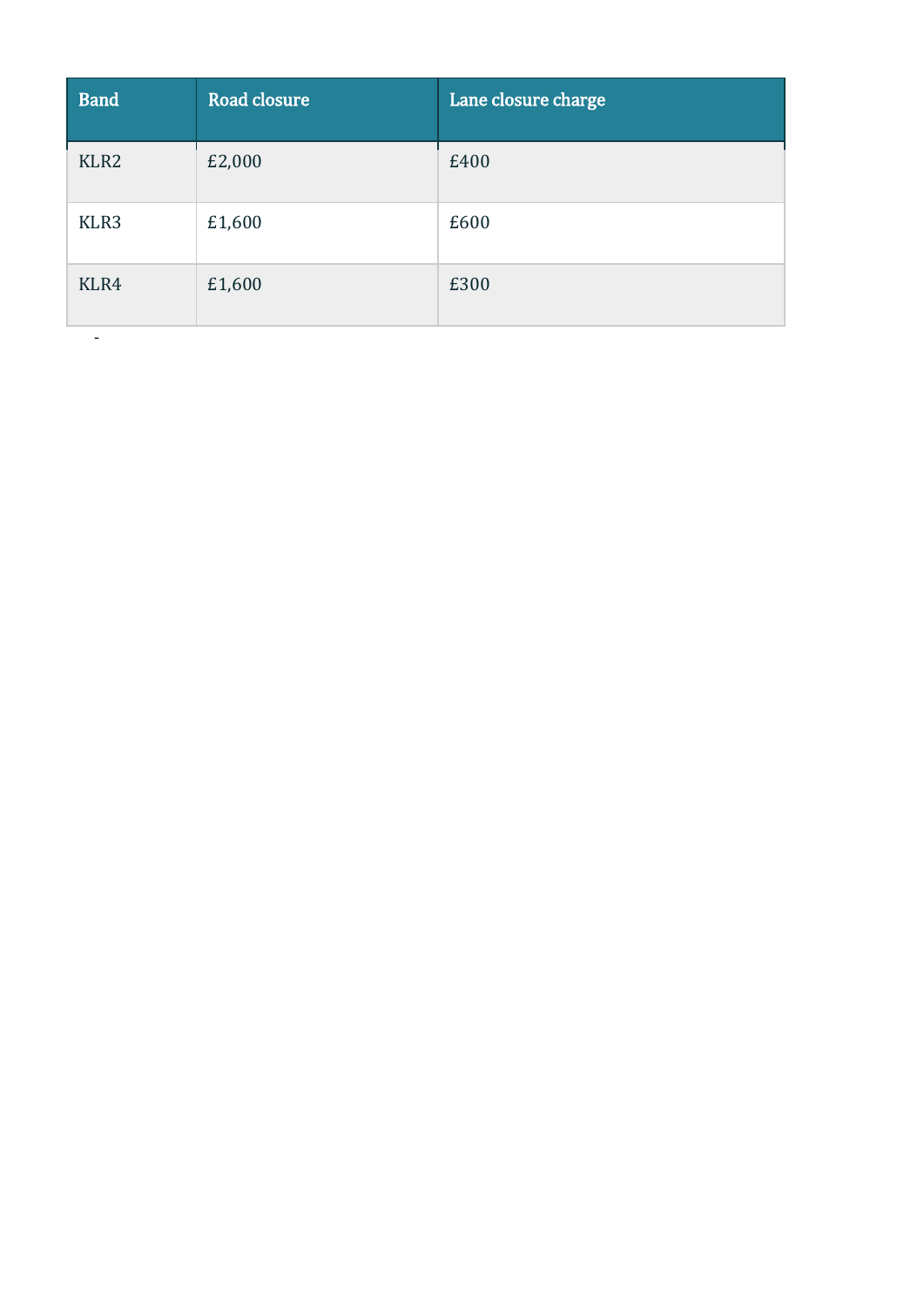## **Appendix 2 – Swift Argent Key Tasks and Milestones for Project Completion**

**PHASE 1: New Lane Rental Scheme Development & Application**  Set up Project Board, meet and send briefings Cabinet / Committee process confirmed (Approval Stages) Agree Teletrac TrafficMaster contracts if required DfT Consultant Access Approval if required Download AGPS (Aggregated GPS) data Download Accident Data Stakeholders notified of intention to submit a proposal Joint working group established with Terms of Reference (ToR) Data collection for Lane Rental Scheme Document Discuss, propose & agree KPI's Identified suitable streets for charges to apply Finance discussion before CBA production Collect data for CBA Process data for CBA Undertake Traffic/ Delay Modelling Draft of objectives for discussion Agree objectives with stakeholders Seek EH department agreement Prepare and agree parity obligation undertaking Detailed local environmental health considerations Agree a period of shadow or trial running Define suitable transitional arrangements Agree detailed evaluation plan Dispute resolution process agreed Draft scheme document production Prepare a detailed draft Cost Benefit Analysis Prepare Cost Benefit Analysis Summary Discuss and agree the draft Cost Benefit Analysis Prepare proposed charges table Prepare proposed charges for remedial works Finance review & approval of charges Maps of included street prepared Draft scheme submitted to key stakeholders for review with briefings Review National Street Gazetteer for suitability (NSG) Source Current Staffing Levels and Roles Prepare an impact assessment on the Permit Scheme Finance review & approval of proposed charges Finance review & approval of the CBA Legal review of the Scheme Document before formal consultation period commences Prepare and Submit Cabinet / Committee Paper (Approval to proceed to consult on proposals) Prepare consultation covering letter Identify consultees Legal approval of consultation process and covering letter Formal 12 week consultation period Consultation workshop Consultation representations considered Consultation report prepared Legal review of formal consultation responses Final version of documents DfT Annex A Check List Completed Prepare SoS Application Pack Final legal and Senior Officer review of documents and SoS application pack